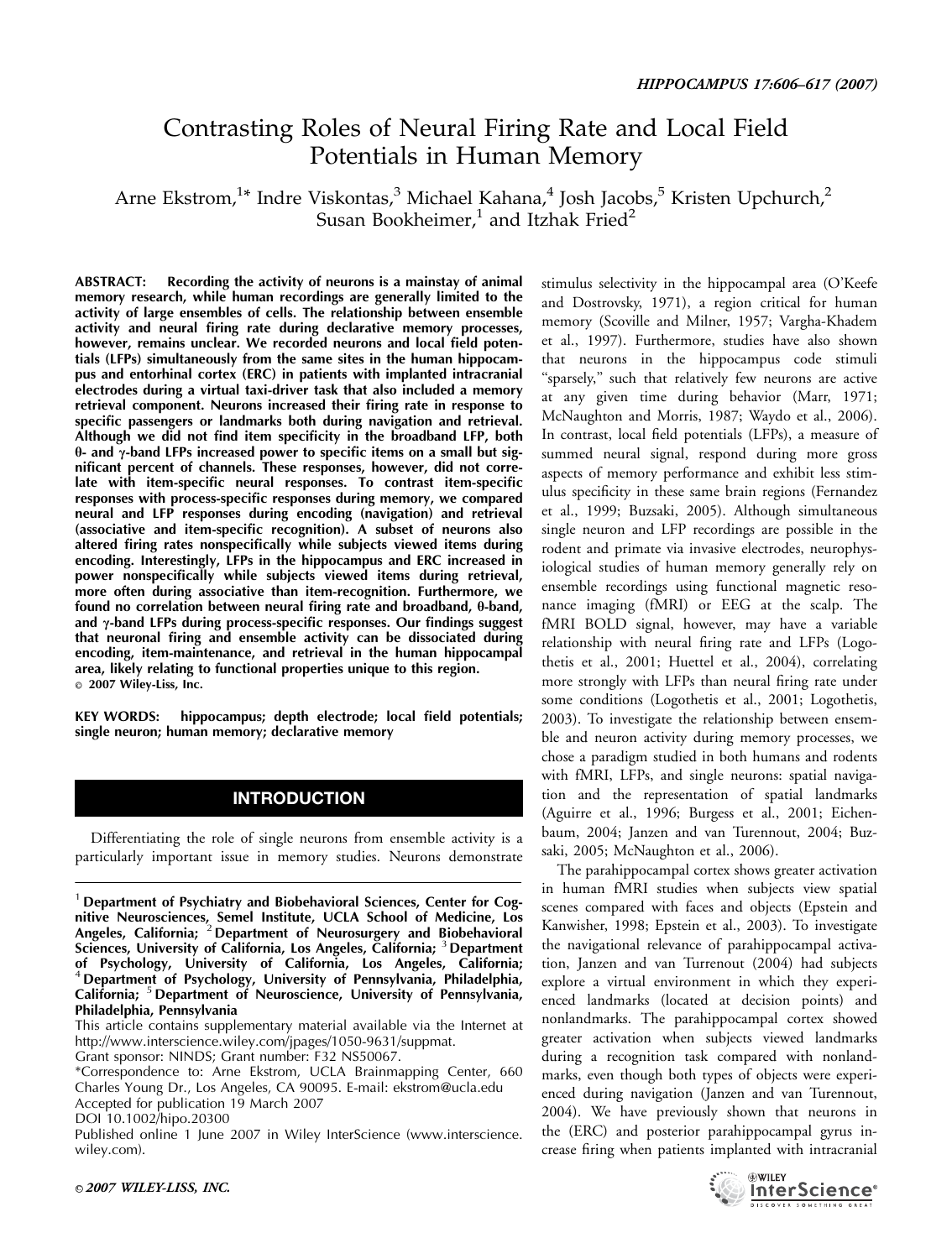depth electrodes viewed specific landmarks during spatial navigation (Ekstrom et al., 2003). We could not determine, however, whether the same neurons that responded to landmarks during navigation continued to fire selectively for landmarks during retrieval. Further, because we did not simultaneously record ensemble activity with neurons, we could not compare the activity of groups of neurons in the parahippocampal region (ERC and parahippocampal gyrus) with that of individual neurons. A second objective of our study, therefore, was to analyze LFP and neuron responses during viewing of spatial landmarks and following navigation during retrieval.

A final objective of our study was to simultaneously compare neural firing rate and LFPs to determine the extent to which they perform overlapping or independent computations in memory. Neural firing rate represents the activity of action potentials from individual neurons and small groups of neurons (Harris et al., 2000). LFPs, in contrast, largely represent the summation of synaptic activity—primarily excitatory postsynaptic potentials (EPSPs)—due to sinks and sources induced by movements of these currents (Nicholson, 1973; Mitzdorf, 1985). The LFP is primarily composed of low frequency activity (<100 Hz) because the extracellular media acts as a lowpass filter, largely dampening the activity of action potentials, which are typically above 100 Hz (Bedard et al., 2004). The degree to which neural firing rate and LFPs overlap in a brain region therefore may relate to the degree to which synaptic input and action potentials are coordinated. Estimates of the relation between cellular firing rate and LFPs suggest some regional variability, to be expected based on cellular morphology, arrangement of inputs, and anatomical layout of neurons that differ between regions (Mitzdorf, 1985). For example,  $\gamma$ band activity and neural firing rate appear to be strongly coupled in mouse visual cortex (Nase et al., 2003) and human auditory cortex (Mukamel et al., 2005) during behavior, although the correlation between LFPs and neural firing rate in primate infero-temporal cortex is significantly lower (Kreiman et al., 2006). While previous studies demonstrated phase locking between single neurons and  $\gamma$ -band activity in the rodent hippocampus (Bragin et al., 1995), it is not known whether behaviorally-induced increases in neural firing rate are accompanied by increases in LFP power—particularly during memory encoding and retrieval. By recording under two different behavioral conditions: self-paced navigation and timed stimulus recognition, we explored different conditions that could dissociate LFPs and neural firing rate.

## MATERIALS AND METHODS

## Behavioral Methods

Subjects first navigated a virtual-reality environment (VR) as if they were a taxi-driver by picking up passengers and delivering them to specific stores using our previously reported VR paradigm "yellowcab" (Ekstrom et al., 2003, 2005; Fig. 1a). Subjects navigated a  $3 \times 3$  block city composed of three stores and six nontask relevant buildings. Subjects searched for passengers and delivered passengers to stores they were explicitly instructed to find within the city. Passengers were placed randomly throughout the city after each successful delivery. When a subject picked up a passenger, the passenger's picture appeared on the screen for 2 s with instructions of which store to find. When subjects dropped off a passenger, the passenger's picture appeared again for 2 s. Subjects delivered nine different passengers to the three different stores. The methods described here for navigation in VR are similar to those previously described in Ekstrom et al. (2003) except (a) unique passenger identities were employed so that responses to specific passengers could be compared with responses to specific stores (b) subjects were explicitly instructed to remember which stores and passengers they met, what passengers were delivered to which stores, and the order that passengers appeared in the game.

Subjects then performed two different retrieval tasks: in the item recognition condition (Fig. 1b), subjects were presented with previously-seen and novel (lure) pictures of passengers and stores and indicated with a keypress whether or not a stimulus was seen during navigation. During the associative recognition condition (Fig. 1c) subjects viewed pairs of stimuli; either (a) a passenger and a store or (b) two passengers side-by-side. Subjects indicated (a) whether they delivered the passenger to that store or (b) which of the passengers was encountered first during navigation. The associative recognition conditions provided additional experimental conditions under which subjects viewed the same stimuli. Because the primary focus of this paper was on item vs. encoding/retrieval processes, we do not discuss or present the details of these two conditions further, referring to the three retrieval conditions as the memory condition. Some of the conditions employed in the navigation and memory conditions are similar to those used previously in an fMRI study by Burgess et al. (Burgess et al., 2001).

During the memory condition, a total of 19 items (13 passengers and six stores) were shown to subjects. Three novel stores and four novel passengers were presented during the recognition block so that not all items presented during the recognition condition would be familiar. Each stimulus or pair of stimuli was presented three times during each condition; each stimulus appeared on the screen for 3 s followed by a jittered interstimulus interval period of 1 s  $\pm$  500 ms. When patients performed a second session, they were tested in a novel spatial environment with a novel arrangement of stores and passengers. All patients who participated provided informed consent. All studies were conformed with the guidelines of the Medical Institutional Review Board at UCLA.

#### Electrophysiological Methods

Patients were implanted with depth electrodes for seizure monitoring and subsequent resection planning; all surgeries were performed by I.F. At the tip of each depth electrode a set of eight 40-um platinum–iridium microwires provided possible cellular and LFP signals (with a ninth wire distal to the recording site serving as reference). Anatomical locations of electrodes were verified by fusing CT scans taken while electrodes were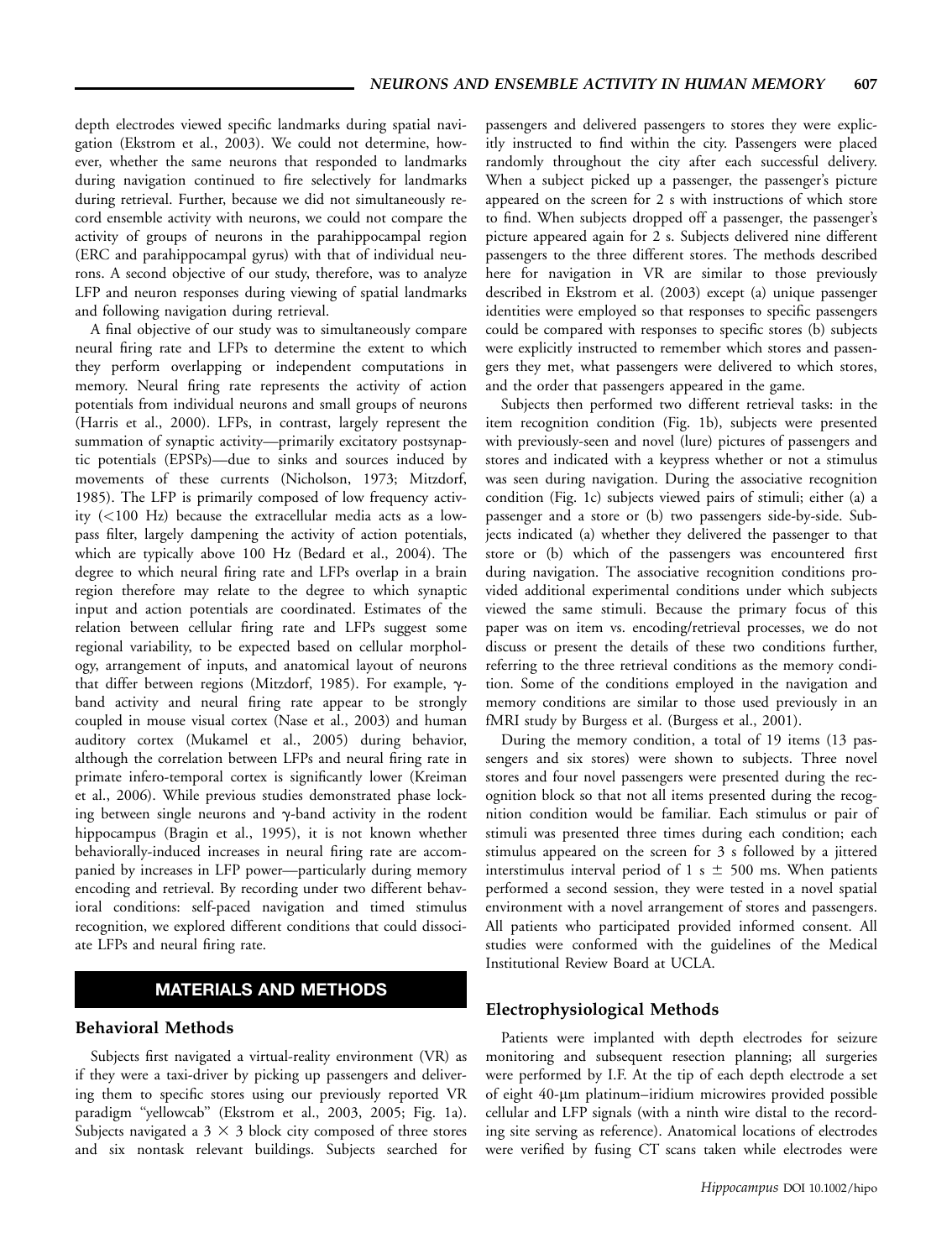

FIGURE 1. Methods and Electrode Placement. (a) Screen shot of a passenger waiting on sidewalk from a virtual city subjects explored. Following navigation, subjects performed retrieval involving: (b) item recognition, and (c) associative recognition (see methods). (d) Pre-implant MRI showing placement of electrode

targeting the right CA region of the anterior hippocampus of a patient-subject (MRI presented in radiological convention). Green target indicates area of microwires determined by coregistering post-implant CT with pre-implant MRI (CT electrode tracts minimized to improve clarity of anatomy).

implanted with high resolution MRI scans taken immediately before implantation (Fig. 1d). Signals from each microwire were amplified (gain = 10,000), digitally sampled at 27.8 kHz, and bandpass filtered between 1 Hz and 6 kHz (Neuralynx, Tucson, AZ). Action potentials were isolated using wave\_clus. Neural events were first thresholded using the raw filtered data and then clustered based on separation of wavelet coefficients (Quiroga et al., 2004, 2005). All clusters were re-sorted manually to ensure maximum separation of different waveforms; clusters that showed contamination from 60 Hz activity were discarded. LFP signals were resampled at 256 Hz and bandpass filtered between 1 and 100 Hz. We used the 1–100 Hz band for our assessment of selectivity of hippocampal area LFPs because computational estimates suggest this frequency band contains primarily synaptic activity and is largely free of action potentials (Mitzdorf, 1985; Bedard et al., 2004). We also investigated responses to the same behavioral variables in the  $\theta$  (4–8 Hz in human) and  $\gamma$  (30–100 Hz) ranges. A 60 Hz notch filter (59.9–60.9 Hz stop filter constructed in Matlab) was applied to remove noise contamination from power lines. Responses that were identical on neighboring channels were not considered in the analysis.

### Analysis

We identified significant responses using 19 (item)  $\times$  2 (experimental context) Analysis of Variance (ANOVA) on the mean log transformed neural firing rate and mean log transformed LFP power, where ''items'' represented specific stimuli (e.g., a specific passenger or store) and ''experimental context'' represented the behavioral task the subject performed (e.g., encoding or retrieval). We thus employed similar methods to those used previously by Ekstrom et al. to detect differences in neural firing rate for landmarks during navigation (Ekstrom et al., 2003). We deemed ''item'' responses those that showed main effects of item and no interaction effect with experimental context because these responses would be constant across the different retrieval conditions. We deemed "experimental context'' responses those that showed main effects of task but no main effect of items because we wished to study responses that were specific to navigation or retrieval and not influenced by specific items. All navigation sequences were replayed using software written in Matlab such that the passenger or store the subject was viewing during navigation was reconstructed during the subject's entire navigational trajectory. To attempt to equate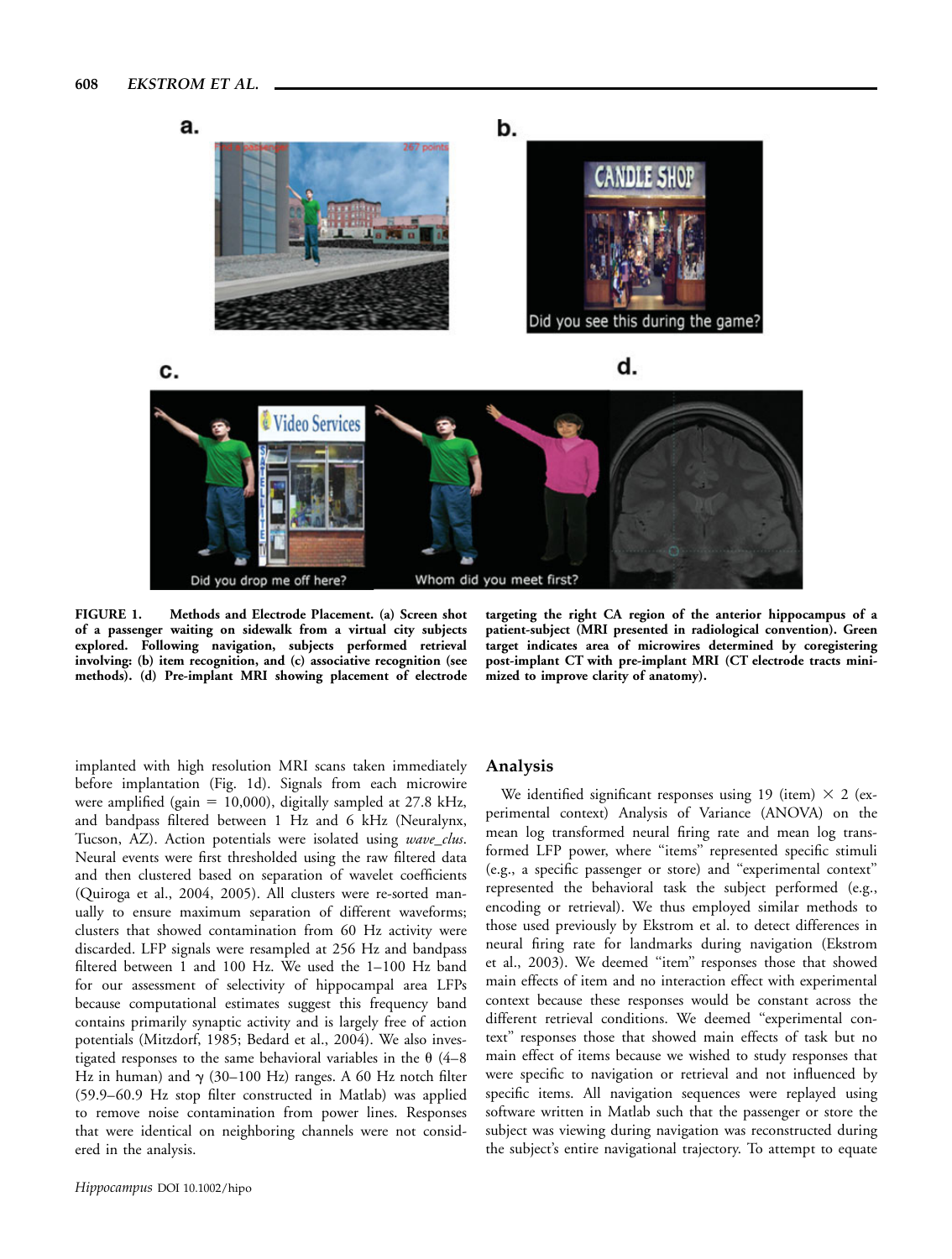the number of passenger and store viewings during retrieval, the store or passenger on the right side of the screen was considered the item being viewed during associative recognition. When we compared with viewing the objects on the left side of the screen during the associative recognition, however, our results did not change in terms of the total number of neurons or LFPs responding during item or experimental context conditions.

# RESULTS

A total of 10 patients with implanted depth electrodes were tested in our paradigm. Three of these patients were unable to complete the task satisfactorily, e.g., did not complete the three retrieval conditions or did not perform above 50% averaged across conditions. Thus, we report data from seven patients and nine recording sessions total; patients performed above chance during item recognition (85% hit rate:  $t(8) = 15$ ,  $P <$ 0.000001; degrees of freedom based on nine recording sessions) and associative recognition (61% hit rate:  $t(8) = 3.1, P <$ 0.01). We recorded and isolated a total of 119 neurons in the MTL; 36 were in the hippocampus, 57 in ERC, and 26 in the amygdala. We selected LFP channels based on sites from which we recorded neurons; we thus report from 28 hippocampal, 42 ERC, and 17 amygdala LFP recording sites.

## Landmark-Responsive Neurons in ERC During Navigation and Retrieval

Previous data have shown that human MTL neurons respond to specific stimuli such as pictures of famous people or unfamiliar faces and places (Heit et al., 1988; Cameron et al., 2001; Quiroga et al., 2005). Given that our task required subjects to encode and maintain representations of stimuli across navigation and different retrieval tasks, we first determined whether neurons and LFPs responded in an item-specific manner during different experimental contexts. We did this by first binning neural firing rate and LFP wavelet-transformed power (Kreiman et al., 2006) while subjects viewed an item (passenger or store) during navigation and retrieval during a 300–1,500 msec time window poststimulus, based on our previous findings of MTL neural responses during memory tasks (Viskontas et al., 2006). We considered neurons or LFPs to be item-responsive when we observed significant differences to viewing different passengers or stores (''items'') in an ANOVA  $(P < 0.05;$  see methods) across navigation and the memory condition (see Methods).

Neurons in the MTL responded with item-specific changes during navigation and also during the memory condition. In representative examples (Fig. 2a,c,e; raw traces in Supplementary Fig. 1), neurons showed increased firing rates when subjects viewed passengers and stores during both the navigation and retrieval. Over the population of MTL neurons from which we recorded, 37% (44/119) of neurons showed significant item-related changes in firing rate throughout navigation and the memory condition (Table 1). We then subjected each item-responsive neuron to a conservative post-hoc test ( $P$  < 0.05, corrected) in which we compared the firing rate to a specific item against the firing rate for all other items for that item-responsive neuron. Seventy-seven percent (34/44) of itemresponsive neurons passed this stricter criterion (Fig. 3a); we deemed these responses ''item-specific.'' The majority (33/34) of these neurons increased or decreased firing to only one or two items (for a breakdown of increasing and decreasing itemspecific responses, Table 2). Thus, the majority of our itemresponsive neurons during navigation and retrieval were selective, such that a given item-specific neuron fired to few of the stimuli presented. Although item-specific neurons were evenly distributed across the MTL, we found a greater number itemspecific neurons changing firing rate to stores in ERC compared with hippocampus and amygdala (Chi square test,  $\chi^2(2) = 6.2, P < 0.05$ , Fig. 3b). The clustering of landmark-<br>responsive neurons in the ERC during navigation and retrieval responsive neurons in the ERC during navigation and retrieval comports well with our previous findings of landmark responsive neurons clustering in the parahipocampal region (ERC and parahippocampal gyrus) during navigation (Ekstrom et al., 2003).

We then performed identical analyses with our simultaneously recorded LFPs to look for changes in LFP power to specific items during navigation and retrieval. In contrast to neurons, broadband LFPs did not show significant selectivity for items (Fig. 2b,d,f; raw traces in Supplementary Fig. 1); only 4% (3/87) of channels with LFP signal responded significantly to a particular item, which did not exceed the Type I error rate  $(\chi^2(1) = 0.1, P = \text{n.s.}; \text{ Fig. 3a and Table 1}.$  Theta<br>and N-band LEPs, however, showed item selectivity compared and  $\gamma$ -band LFPs, however, showed item selectivity compared with the broadband LFP (Fig. 3a and Table 1). The  $\theta$ -band LFP modulated power to specific items in 13% (11/87) of channels while  $\gamma$ -band LFP modulated power to specific items in 17% (15/87) of channels. Both of these responses exceeded the type I error rate  $(\theta: \chi^2(1) = 7.2, P < 0.01, \gamma: \chi^2(1) = 28,$ <br>  $P < 0.00001$ ). The responses of  $\theta_1$  and whand I EPs to stores  $P < 0.00001$ ). The responses of  $\theta$ - and  $\gamma$ -band LFPs to stores and passengers are shown in Table 2; we did not observe regional differences for item-specific LFP responses. Item-specific neural responses exceed item-specific  $\theta$  responses (neurons vs.  $\theta$  $\chi^2(1) = 5.3, P < 0.01$  but not item-specific  $\gamma$  responses  $(\chi^2(1)) = 3.0, P = \eta s$  $(\chi^2(1) = 3.0, P = \text{n.s.}).$ 

## LFP Responses During Retrieval

Previous LFP recordings found greater oscillatory power during retrieval compared with encoding while patients with implanted electrodes navigated a virtual environment (Kahana et al., 1999). Because our experiment involved encoding during navigation and retrieval of these items following navigation, we hypothesized that we might also observe changes in LFPs or firing rate for the different experimental contexts that were not specific to items. LFPs that showed a significant effect of experimental context (navigation vs. retrieval but not to items; see methods) were then subjected to additional post-hoc tests ( $P$  < 0.05, corrected) in which LFP power during a specific experimental context (navigation, recognition, or associative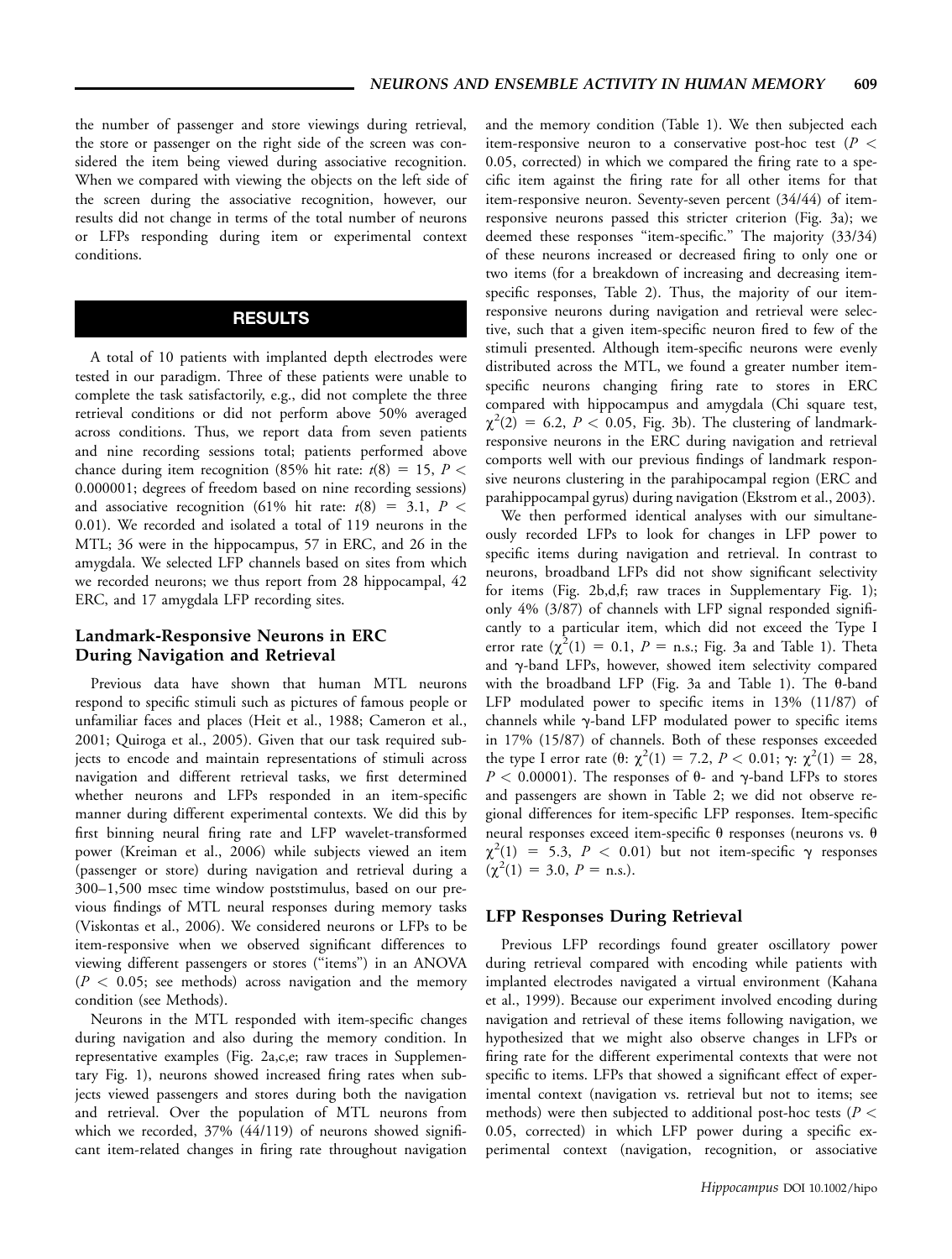

FIGURE 2. Entorhinal Cortex Neurons Respond to Specific Items Regardless of Experimental Context. Neurons responded to specific items seen during navigation and continued firing throughout the experiment to these items during the memory condition. Top row (a,c,e) shows the mean firing rate responses of three entorhinal cortex (ERC) neurons to items seen during navigation and retrieval; the item viewed is shown below each bar. All three ERC neurons showed significant effects of item in an ANOVA. Asterisks (\*) show items for which the neurons were selective by comparing against all other items as revealed by Bon-

recognition) was compared with LFP power during the other experimental contexts.

In representative examples, the mean LFP power on MTL channels showed significant experimental context-related changes, increasing in power across frequencies during retrieval compared with navigation (Fig. 4b,d,h). Twenty percent (17/ 87) of broadband LFP responses showed modulations to experimental context, which significantly exceeded the Type I error rate  $(\chi^2(1) = 26, P < 0.00001;$  Fig. 3a). We observed signifi-<br>can by more experimental, context-related, broadband, LEP cantly more experimental context-related broadband LFP responses than broadband LFP item responses (20 vs. 4%). Theta and  $\gamma$ -band LFPs responded in comparable numbers to experimental context ( $\theta$ : 13%;  $\gamma$  12%, Table 3), although the number of electrodes showing  $\theta$ - and  $\gamma$ -band LFP context responses was not significantly different from the number of electrodes showing  $\theta$ - and  $\gamma$ -band LFP item responses (Fig. 3a, Table 3).

We then determined during which experimental context(s) LFPs responded with a change in power. The majority of broadband,  $\theta$  and  $\gamma$  LFP responses increased during retrieval

ferroni corrected post-hoc t-tests; in general, ERC neurons responded to few items selectivity. Note that ERC neurons responded to both stores (a,e) and passengers (c), although we observed greater numbers of responses to stores in ERC overall (Figure 3b). Bottom row  $(b,d,f)$  shows the mean broadband  $log$ LFP power (decibels) on the same recording channel to each item. Theta-band and  $\gamma$ -band responses similarly did not show item-selectivity on these same channels. Only responses to items seen during navigation and retrieval are plotted.

compared with encoding (Table 3 and Fig. 3c); a small number of g-band LFPs also responded with greater power during encoding (Table 3). In all frequency bands, however, there were significantly more electrodes active during retrieval compared with encoding (broad-band: 17 vs. 0,  $[\chi^2(1) = 17, P < 0.0001]$ ): 0.0001]: 9. band 0.0001];  $\theta$ -band, 11 vs. 0,  $[\chi^2(1) = 11, P < 0.001]$ ;  $\gamma$ -band,  $8 \text{ yr}$ ,  $2 \left[\chi^2(1) = 5, P < 0.05\right]$ . Experimental context-related LEP 8 vs. 2,  $[\chi^2(1) = 5, P < 0.05]$ . Experimental context-related LFP<br>responses were evenly distributed throughout the hippocampus responses were evenly distributed throughout the hippocampus, ERC, and amygdala (Table 3). The broadband LFP, but not the  $\theta$  and  $\gamma$  LFP, showed greater power during associative recognition compared with item-recognition (9 LFPs were significantly greater during associative recognition compared with 1 LFP significantly greater during item-recognition  $(\chi^2(1) = 6.4, P < 0.01$  Table 3). Also greater numbers of electrodes showed 0.01, Table 3). Also, greater numbers of electrodes showed increased power during associative recognition in hippocampus and ERC compared with the amygdala  $(\chi^2(1) = 9, P < 0.01)$ .<br>The broadband LEP therefore showed the least selectivity.

The broadband LFP therefore showed the least selectivity for items (4%) and the greatest selectivity for experimental context (20%). Broadband LFP responses showed significantly greater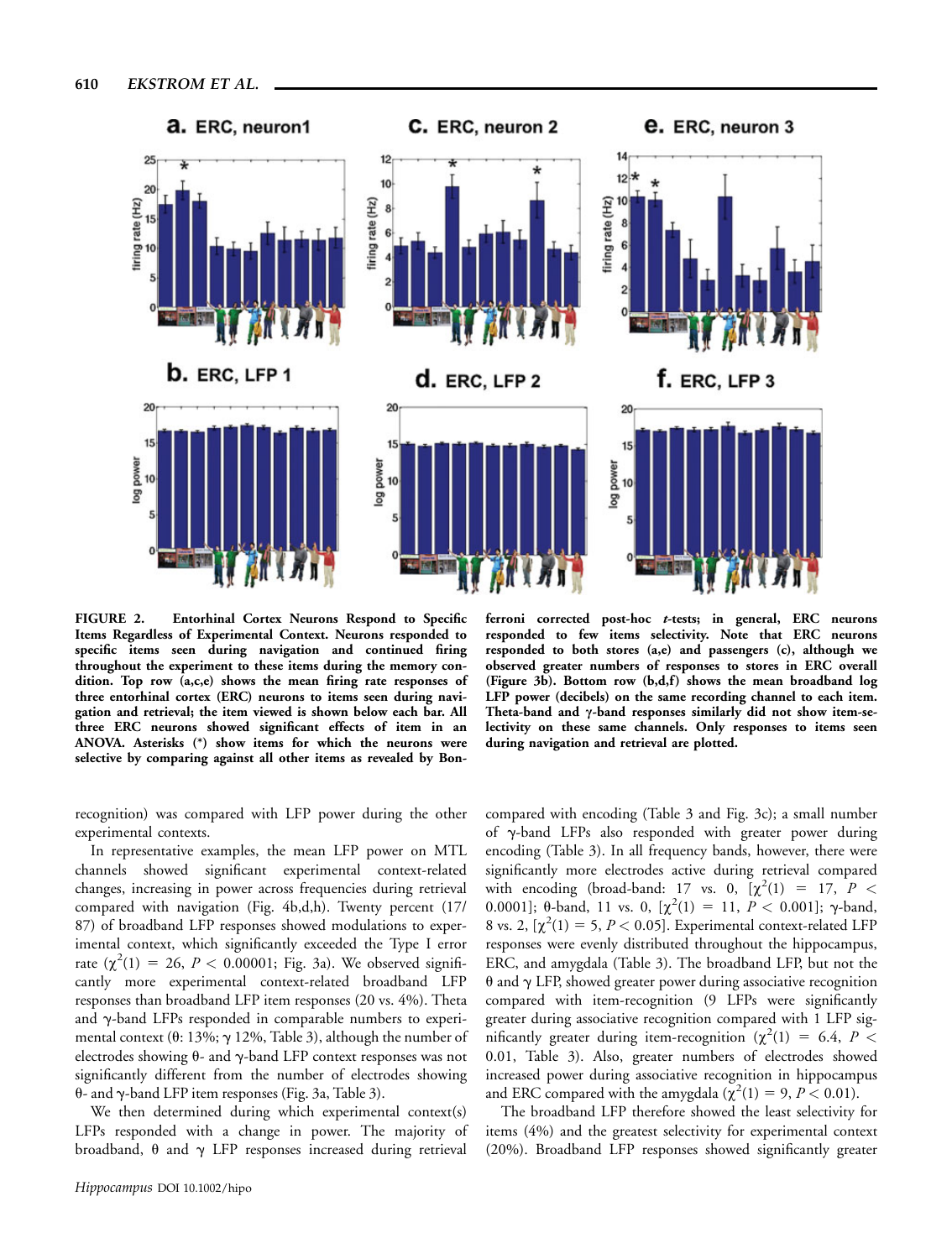TABLE 1.

|                                     | Neurons |         |              | LFP broad band |                | $LFP \theta$   | LFP $\gamma$ |         |
|-------------------------------------|---------|---------|--------------|----------------|----------------|----------------|--------------|---------|
| Region                              | Item    | Context | Item         | Context        | Item           | Context        | Item         | Context |
| HС<br>$Cells = 36$<br>$LFP = 28$    | 7       | 10      | $\mathbf{1}$ | 7              | $\overline{4}$ | 2              | 9            | 3       |
| ERC<br>$Cells = 57$<br>$LFP = 42$   | 20      | 11      | 2            | 7              | 7              | $\overline{4}$ | 5            | 5       |
| Amyg.<br>$Cells = 26$<br>$LFP = 17$ | 7       | 9       | $\theta$     | 3              | $\mathbf{0}$   | 5              | 1            | 2       |

Distribution of Item and Context Responses by Anatomical Region

HC = Hippocampus, ERC = Entorhinal cortex, Amyg. = Amygdala.

amplitude during retrieval compared with navigation, and showed the greatest amplitude during associative recognition compared with item recognition. Broadband LFPs responding significantly during associative recognition were present to

greater degrees in hippocampus and ERC than amygdala. While both  $\gamma$ - and  $\theta$ -bands showed some selectivity for items (13 and 17%),  $\gamma$ - and  $\theta$ -bands also responded significantly to experimental context (13 and 12%). Similar to the broadband



FIGURE 3. Response Properties over the Population of Recorded Neurons and LFPs. (a) Neurons responded more to specific items (item) than they did to experimental context (context); while the broadband LFP responded to experimental context more than to items. Theta and  $\gamma$ -band LFPs responded significantly to items and context. Dotted red-line indicates Type I error rate of  $P = 0.05$ . (b) The number of neurons responding significantly to viewing stores during navigation and retrieval were significantly

greater in ERC compared with hippocampus (HC) or amygdala  $(A); \chi^2(2) = 6.2, P < 0.05.$  (c) When we further analyzed which specific experimental context (navigation or retrieval) cellular and LFP experimental context-responsive channels responded to, we found significantly more neurons responding during navigation than retrieval and significantly more LFPs (across all bands) responding during retrieval than navigation.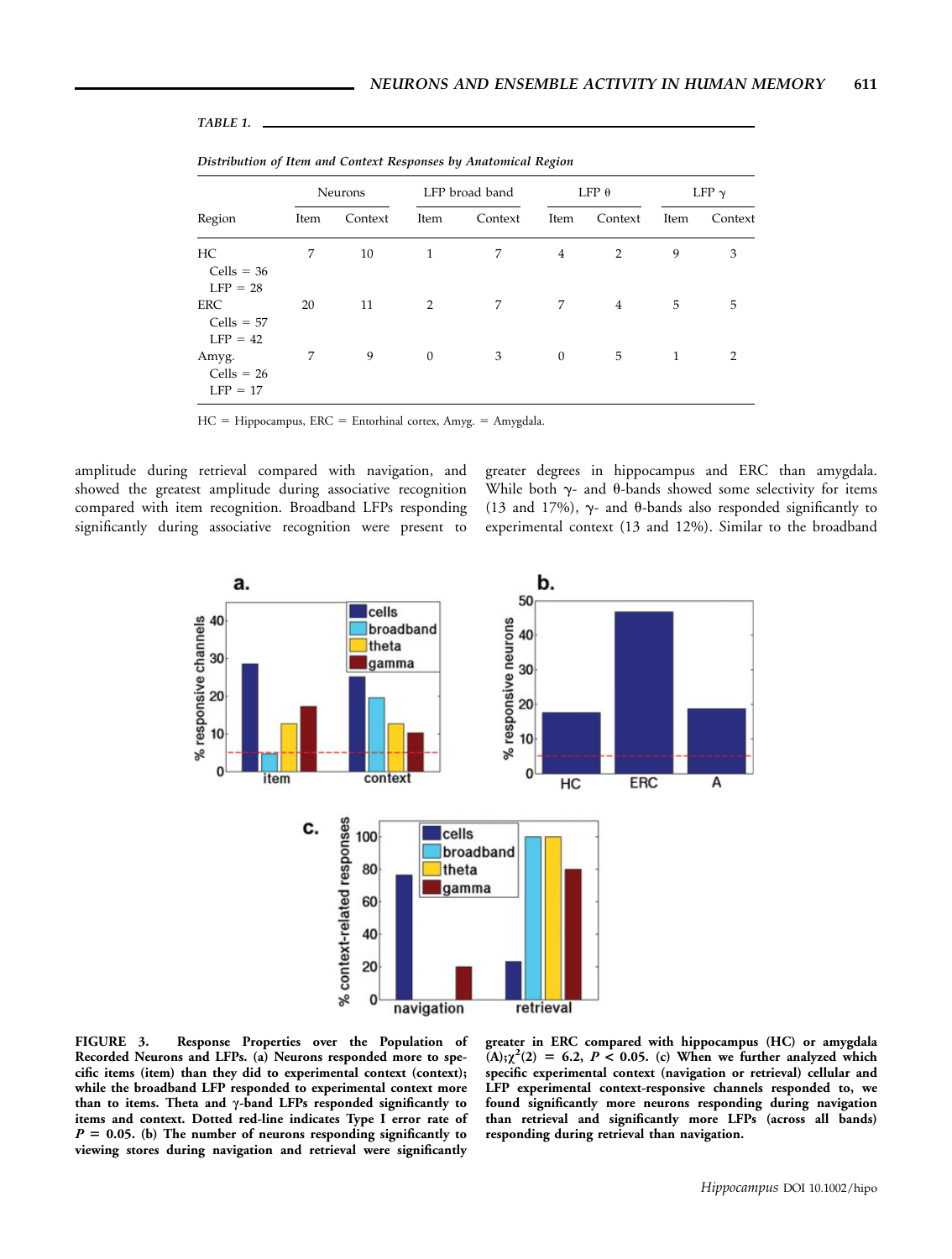TABLE 2.

| Region                              | <b>Neurons</b> |       | LFP broadband |       |                  | LFP $\theta$ |       |                 | LFP $\gamma$ |       |                  |
|-------------------------------------|----------------|-------|---------------|-------|------------------|--------------|-------|-----------------|--------------|-------|------------------|
|                                     | Store          | Pass. | Store         | Pass. | r                | Store        | Pass. | r               | Store        | Pass. | r                |
| HC<br>$Cells = 36$<br>$LFP = 28$    | (2,1)          | (2,3) | (0,0)         | (1,0) | $0.01 \pm 0.01$  | (0,0)        | (3,1) | $0.02 \pm 0.05$ | (2,5)        | (7,0) | $0.12 \pm 0.06$  |
| ERC<br>$Cells = 57$<br>$LFP = 42$   | (10,4)         | (4,7) | (0,0)         | (2,0) | $-0.04 \pm 0.01$ | (0,2)        | (6,1) | $0.04 \pm 0.04$ | (0,5)        | (3,0) | $-0.05 \pm 0.09$ |
| Amyg.<br>$Cells = 26$<br>$LFP = 17$ | (3,0)          | (3,2) | (0,0)         | (0,0) | $0.03 \pm 0.02$  | (0,0)        | (0,0) | $0.09 \pm 0.06$ | (0,1)        | (0,0) | $0.01 \pm 0.10$  |

Distribution of Item Responses by Anatomical Region

 $HC = Hippocampus, ERC = Entorhinal Cortex, Amyg. = Amygdala.$ 

Note that a given neuron or LFP may have responded to more than one passenger (''pass.'') or store.

Numbers in parenthesis indicate increasing and decreasing responses to items, respectively.

"r" indicates the mean correlation coefficient for that region.

LFP, we found the greatest number of  $\theta$  and  $\gamma$  LFP responses during retrieval compared with navigation.

#### Neural Firing Rate Changes During Encoding

We then performed the same experimental context-related analyses we reported for LFPs on neural firing rate (see Methods). We found that 25% (30/119) of neurons responded significantly to experimental context (Fig. 3a, Table 1). To compare our experimental context-related LFP amplitude and power changes with our experimental context-related firing rate changes, we compared neural responses with LFP responses on the same channel (Fig. 4b,d,f,h). In contrast to LFP responses, neurons often showed increased firing during navigation compared with retrieval (Fig. 4a,c,e). Post-hoc comparisons,



FIGURE 4. MTL Neurons and LFPs Showed Significant Effects of Experimental Context. Significant numbers of neurons and LFPs responded significantly to experimental context. Neurons and LFPs, however, did not change in tandem with each other. The change in mean firing rate during navigation compared with retrieval for four MTL neurons is shown in a,c,e,g; neurons were recorded in right entorhinal cortex (ERC), right amygdala (A), right hippocampus (HC), and right amygdala, respectively, and

from three different patients. Panels b,d,f,h show the mean log LFP power (decibels) on the same recording channels from which neurons were isolated (y-axis on LFP plots is truncated so significant differences between conditions can be clearly visualized). Neurons a,c,e all showed greater firing during navigation, while LFP responses on these channels  $(b,d,f)$  show increases during retrieval compared with navigation. [Color figure can be viewed in the online issue, which is available at www.interscience.wiley.com.]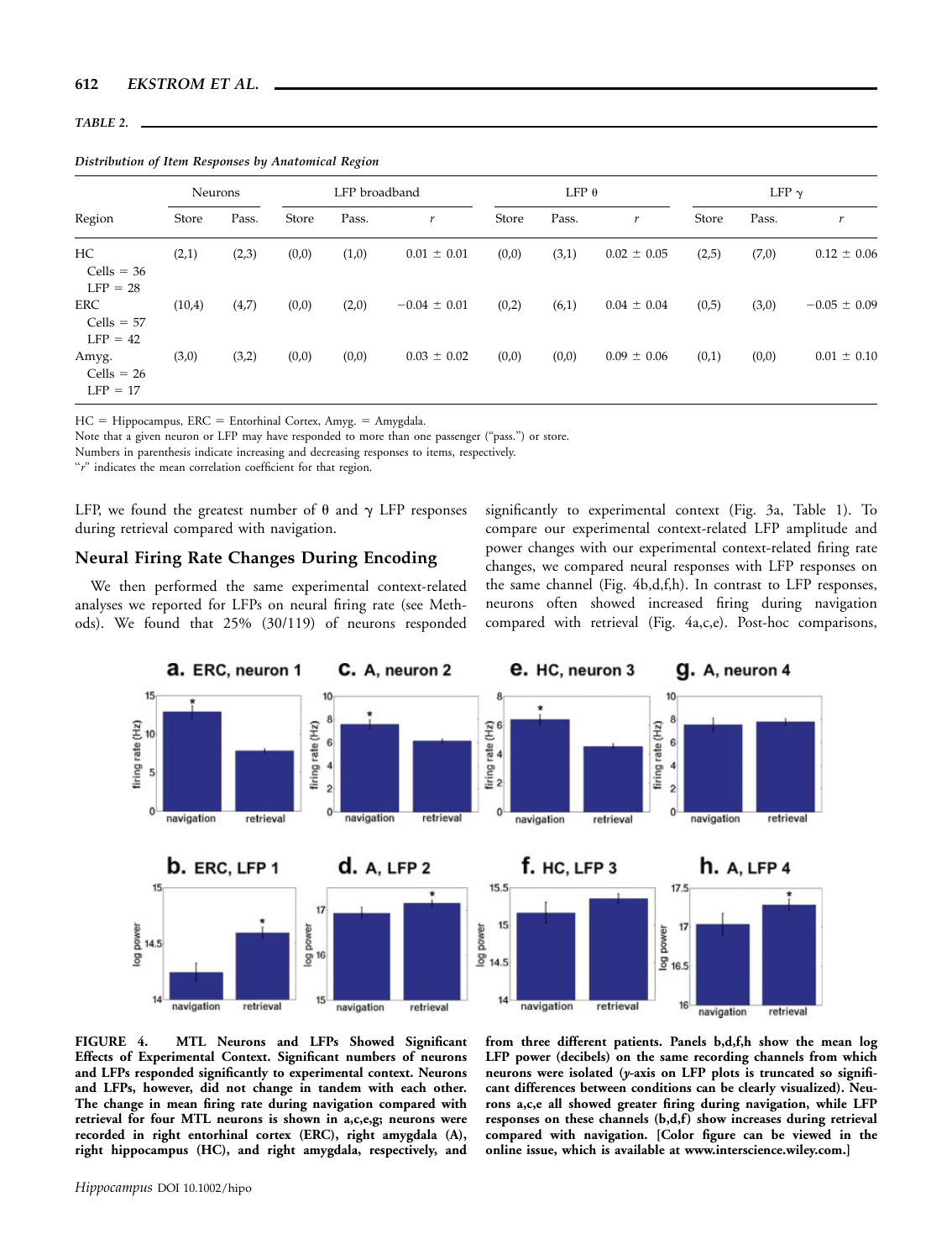#### TABLE 3.

| Region                              | <b>Neurons</b> |       | LFP broadband                             |       |                 | $LFP \theta$         |       |                  | LFP $\gamma$         |       |                  |
|-------------------------------------|----------------|-------|-------------------------------------------|-------|-----------------|----------------------|-------|------------------|----------------------|-------|------------------|
|                                     |                |       | enc vs ret Retrieval enc vs ret Retrieval |       | $\mathcal{r}$   | enc vs ret Retrieval |       | r                | enc vs ret Retrieval |       | r                |
| HC.<br>$Cells = 36$<br>$LFP = 28$   | (7,3)          | (0,0) | (0,7)                                     | (1,5) | $0.05 \pm 0.02$ | (0,2)                | (0,1) | $0.00 \pm 0.03$  | (1,2)                | (0,1) | $0.07 \pm 0.07$  |
| ERC<br>$Cells = 57$<br>$LFP = 42$   | (8,3)          | (0,0) | (0,7)                                     | (0,4) | $0.01 \pm 0.02$ | (0,4)                | (0,3) | $0.00 \pm 0.02$  | (1,4)                | (1,2) | $-0.11 \pm 0.04$ |
| Amyg.<br>$Cells = 26$<br>$LFP = 17$ | (8,1)          | (0,0) | (0,3)                                     | (0,0) | $0.10 \pm 0.08$ | (0,5)                | (1,0) | $-0.04 \pm 0.02$ | (0,2)                | (0,2) | $0.05 \pm 0.10$  |

Distribution of Experiment Context Responses by Anatomical Region

 $HC = Hippocampus, ERC = Entorhinal Cortex, Amyg. = Amygdala.$ 

Numbers in parenthesis for ''enc vs ret'' indicate numbers of electrodes responding to encoding vs. retrieval, respectively.

Numbers in parenthesis for ''retrieval'' indicate significant responses during item recognition and associative recognition, respectively.

"r" indicates the mean correlation coefficient for that region.

identical to those previously performed on LFPs, revealed that the majority of these context-related neurons increased their firing rate during navigation compared with retrieval (77% [23/ 30] vs. 23% [7/30];  $\chi^2(1) = 8.5$ ,  $P < 0.01$ ; Fig. 3c). We found a significant dissociation for neurons responding during encoding and LFPs responding during retrieval. This effect was most pronounced for the broadband LFP compared with neural firing rate (neurons, encoding vs. retrieval: 23 vs. 7, broadband LFP, 0 vs. 17, Fischer's exact test,  $P < 0.00001$ ) but was also significant for  $\theta$ -band (Fischer's exact test,  $P < 0.005$ , Table 3) and  $\gamma$ -band LFPs (Fischer's exact test,  $P < 0.0001$ , Table 3). Our results for experimental context-related neurons thus show the opposite trend to context-related LFPs: more experimental context-related neurons were active during encoding than retrieval.

#### No Correlation Between Neural Firing Rate and LFPs Over Population of Responses

Despite the dissociations we observed between neurons and LFPs for experimental context, it could still be the case that neural firing rate changes and LFP changes were closely related in time. We also wished to address whether neural firing rate and LFP power changes were coupled for item responses, because neuron,  $\theta$ -band LFPs, and  $\gamma$ -band LFPs all showed significant item-responses. If neurons and LFPs were associated, we would expect firing rate and LFP power changes to correlate on the same channels. To address this issue, we computed the correlation between the mean firing rate with the mean broadband wavelet-transformed LFP power between 300 and 1,500 ms poststimulus using methods identical to Krieman et al. (2006). This analysis was done separately for channels showing significant changes in firing rate to items (44/119) and experimental context-selective changes in firing rate (e.g., during encoding or retrieval, 30/119). The mean correlation across

the population of cellular and LFP channels did not differ from zero for items (Fig. 5;  $r = -0.01 \pm 0.02$ ;  $t(43) = -0.85$ ;  $P =$  n.s.) or experimental context ( $r = -0.06 \pm 0.06$ ,  $t(29) =$ 0.73,  $P =$  n.s.).

Although classic hippocampal LFPs are seen between 1 and 100 Hz (Halgren and Smith, 1987; McCarthy et al., 1995; Fernandez et al., 1999), correlations between firing rate and LFPs have typically been reported above the  $\gamma$ -band (Mukamel et al., 2005), e.g., 40–100 Hz. We thus redid our population correlation analysis for LFP power separately in the  $\theta$  (4–(8) Hz) and  $\gamma$ -band (40–100 Hz). Correlations between cellular firing rate for item and experimental context responses and



FIGURE 5. No correlation between neural firing rate and wide-band,  $\theta$ -band, and  $\gamma$ -band LFPs. Mean correlation coefficient for cellular firing rate with wide-band  $(1-100 \text{ Hz})$ ,  $\theta$ -band  $(4-$ 8 Hz), and  $\gamma$ -band wavelet-transformed LFP power (40-100 Hz) averaged over neurons that showed increased firing rate to specific items  $(N = 44)$  and neurons that showed increased firing for specific experimental contexts (encoding or retrieval:  $N = 30$ ). We observed no significant correlation between cellular firing rate and LFP power in wide-band,  $\theta$ -band, and  $\gamma$ -band power for items (items) and experimental context (context).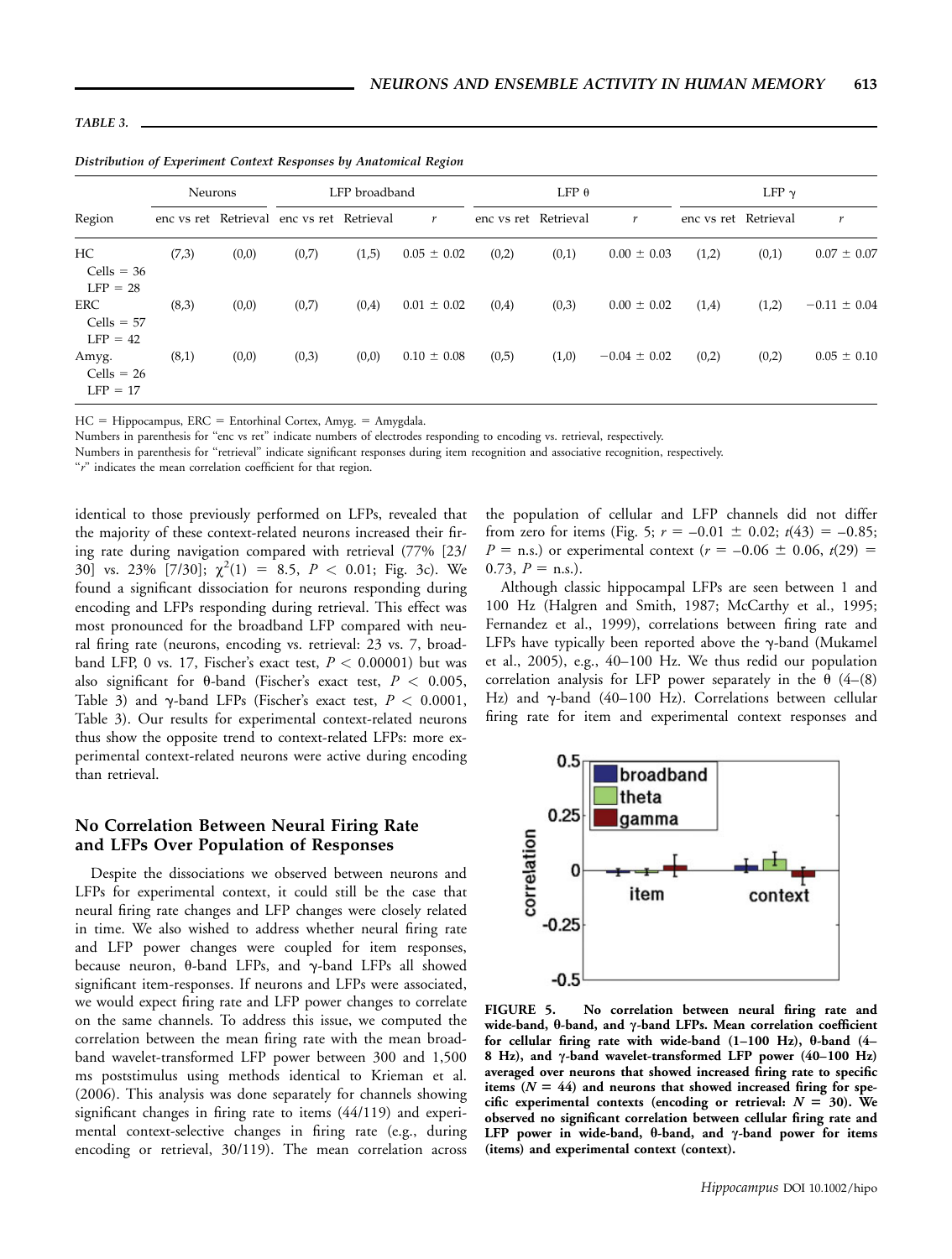$\theta$ -band power were not significantly different from zero (Fig. 5; item:  $r = -0.01 \pm 0.2$ ,  $t(43) = -0.90$ ,  $P =$  n.s.; context:  $r = 0.05 \pm 0.03$ ,  $t(29) = 1.8$ ,  $P =$  n.s.), and neither were correlations between cellular firing rate for item and experimental context responses and  $\gamma$ -band power (Fig. 5; item:  $r = 0.02 \pm 0.05$ ,  $t(43) = 0.3$ ,  $P =$  n.s.; context:  $t(29) = -0.8$ ,  $P =$  n.s). To ensure there were no regional, frequency band, or behaviorally induced differences in these correlation, we conducted a  $3 \times 3 \times 2$  region (amygdala vs. hippocampus vs. ERC)  $\times$  band (broadband vs.  $\theta$  vs.  $\gamma$ )  $\times$  behavioral variable (item vs. experimental context) ANOVA. There were no main effects of any variable and no significant interactions (see Tables 2 and 3 for correlations broken down by region).

## **DISCUSSION**

Our task, which required encoding of items and associations between items during navigation as well as recognition of those items and their associations, provided an opportunity to contrast the neural basis of item-related and experimental context-related representations. Our paradigm also permitted us to contrast representations formed during navigation with representations accessed during retrieval. It is thus notable that a high percent (29%) of neurons showed changes in firing rate for viewing specific items during encoding which persisted through retrieval, despite differences in experimental context between the different tasks. These responses were typically specific to a few items, suggesting that item-specific representations are formed in the hippocampal area. While selective, itemspecific neural responses have been reported previously in the MTL during viewing of famous people and other objects (Heit et al., 1988; Kreiman et al., 2000; Quiroga et al., 2005), we show here that these representations are invoked during both item-learning and during learning of episodes involving formation of item-context associations.

We also found greater numbers of neurons responding during viewing of stores in the ERC compared with the hippocampus and amygdala. We previously described neurons present in the ERC and parahippocampal gyrus (parahippocampal region) that increased firing during viewing of landmarks during navigation (Ekstrom et al., 2003). Because we did not find significant numbers of store-responsive neurons firing during a control task in which subjects viewed stores and read their names out loud prior to navigation (Ekstrom et al., 2003), our results suggest that ERC neurons were specifically involved in encoding spatial landmarks. Our current results extend our previous findings to show that neurons in the ERC increase firing rate to specific stores and maintain their firing during both simple recognition of these objects and during retrieval of these objects along with the context in which they were encoded. Thus, our results show that the same ERC neurons that encode spatial landmarks during navigation maintain their altered firing rates when these stores are viewed during retrieval.

In contrast to the significant changes in neural firing rate for items encountered during navigation and retrieval, we did not find significant numbers of item-specific broadband LFPs changing during navigation and retrieval. These data suggest that during navigation and retrieval, the broadband LFP does not convey information about specific stimuli. We did, however, observe item-specific responses in  $\theta$ - and  $\gamma$ -band. Previous work demonstrated increased  $\theta$  and  $\gamma$  amplitude during encoding of items that are subsequently recalled (Sederberg et al., 2003; Mormann et al., 2005). Because we did not find a significant correlation between neural item responses and  $\theta$ -band and  $\gamma$ -band LFP responses, our results suggest that  $\theta$ -band and  $\gamma$ -band LFPs do not directly relate to neural firing rate changes.

We did observe significant LFP power changes to experimental contexts in all frequency bands. A significantly greater number of broadband,  $\theta$ -band, and  $\gamma$ -band LFPs were active while subjects viewed passengers and stores during retrieval compared with encoding. In contrast, we found significantly greater numbers of neurons active while subjects viewed stores and passengers during encoding compared with retrieval. It is notable that we again dissociated neurons and LFPs based on encoding vs. retrieval. It is possible that the self-timed nature of navigation led to a greater dissociation of LFPs during encoding (while navigating) compared with retrieval. Previous scalp EEG recordings, however, during a timed, continuous recognition task demonstrate greater ERP amplitude during retrieval compared with encoding (Finnigan et al., 2002). Also, Kahana et al. (1999) observed greater  $\theta$  oscillatory power during retrieval of a spatial locations while recalling learned navigational routes than during encoding of these routes (Kahana et al., 1999). Thus, given that previous studies have also reported greater LFP power during retrieval compared with encoding we believe that our finding of greater broadband,  $\theta$ , and  $\gamma$ -band LFP power during retrieval compared with encoding is therefore not specific to the self-paced nature of navigation.

While we found greater numbers of electrodes active during retrieval compared with encoding in all frequency bands, we also observed greater numbers of broadband LFPs responding during associative compared with item recognition. This finding further argues that the greater broadband LFP power we observed during retrieval when compared with encoding relates to retrieval-specific processes. Because we found greater numbers of electrodes responding during associative compared with item recognition in the hippocampus and ERC compared with the amygdala, our data further argue that retrieval-specific increases in LFPs during associative retrieval may be unique to memory processing in these two regions. Given that we observed this effect in the LFP, a reflection of synaptic input (Mitzdorf, 1985; Logothetis, 2003), but not in neural firing rate, our data further suggest that retrieving associations requiring both item and source information leads to greater input of synaptic activity in the hippocampus and ERC compared with item recognition.

A final question we wished to address was the simultaneous relation between neurons and LFPs during memory processing. Previous recordings from human auditory cortex suggest a high correlation between neural firing rate and  $\gamma$ -band LFPs during listening to complex sounds (Mukamel et al., 2005). In the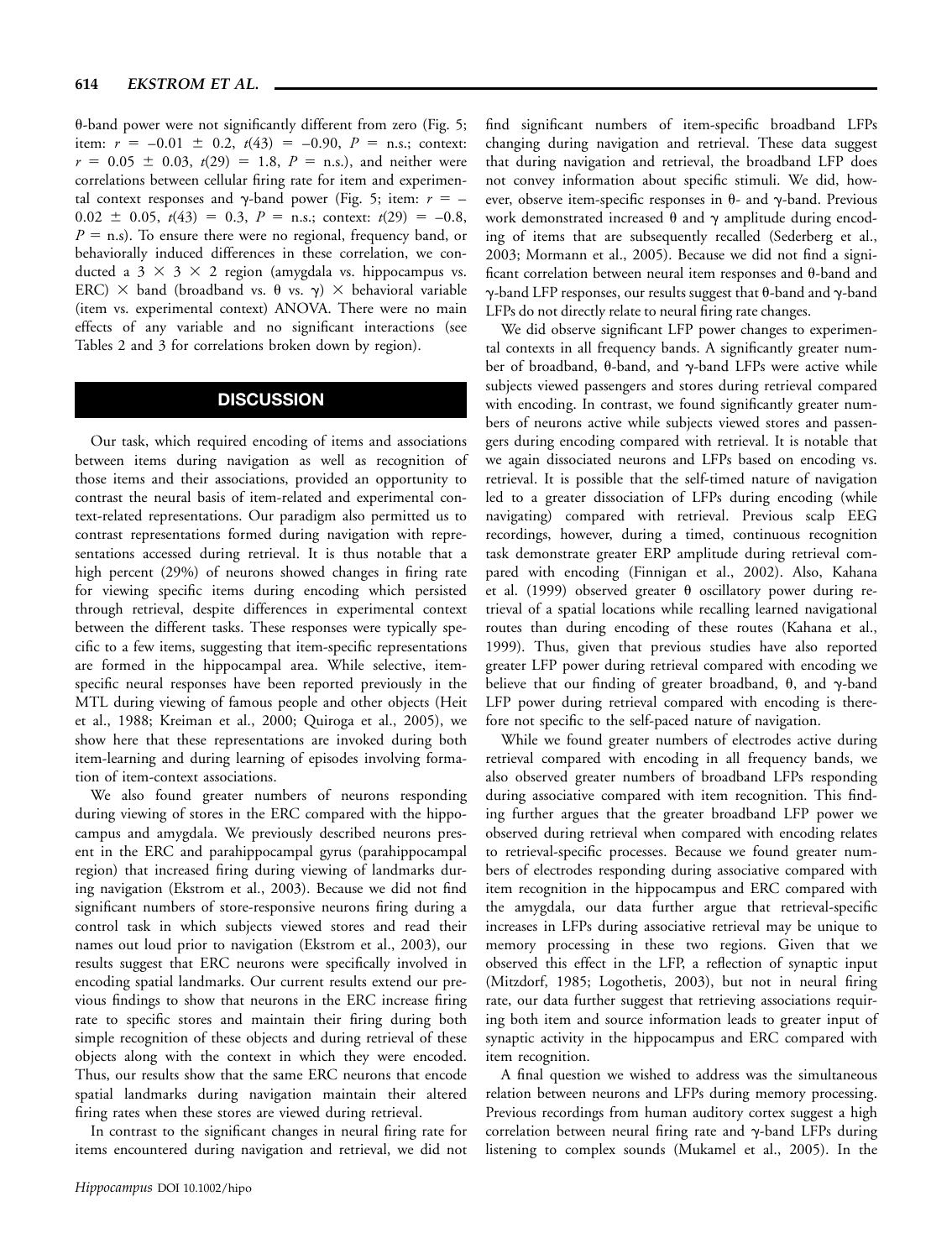Mukamel et al. (2005) experiment, however, large numbers of neurons were simultaneously active during the task, suggesting coordinated input and output processes (Logothetis, 2003). In our experiment, few neurons responded at any given time to items due to their selectivity for certain items and not others. It is thus not surprising that we observed little or no population correlation between neurons and LFPs for items in any frequency band. Although we observed significant  $\theta$ - and  $\gamma$ band responses to items, cellular responses to items did not correlate with either  $\theta$ - or  $\gamma$ -band LFPs. These data suggest that neural and  $\theta/\gamma$  band LFP responses were not associated in time, and that  $\theta/\gamma$  band LFP responses were to different objects at different times than cellular responses. On the basis of our dissociation for neural responses during encoding and LFP responses during retrieval, we tentatively suggest that our item-related neural responses relate to item-maintenance, while LFP responses may relate to attentional process involved in processing specific objects in memory.

The lack of a correlation between experimental contextrelated neurons and LFPs is somewhat more surprising because these experimental context-related responses were active over an entire block of the experiment (e.g., during navigation or retrieval). Given, however, that neurons and LFP power (across all bands) increased during complementary phases of the experiment, with neurons increasing firing during encoding, and LFPs increasing in power during retrieval, this lack of a correlation is not surprising based on our behavioral results. In support of our finding of a dissociation between LFP power and neural firing during navigation, a recent spatial learning study in rodents by Robbe et al. (2006) similarly observed little correlation between LFP power and neural firing rate (e.g., Robbe et al., Fig. 5), although the authors did not look specifically at encoding or retrieval of landmarks (Robbe et al., 2006).

It is important to note here that individual neurons we recorded from may show strong coupling in the  $\gamma$  frequency range even though the behaviorally-responsive population we analyzed, on average, did not. In fact, previous results suggest that subsets of neurons do in some case phase lock with the ongoing  $\gamma$  oscillation in rat and human hippocampus (Bragin et al., 1995; Jacobs et al., 2007). Our findings, however, showed that over the population of item and experimental context responses, there was little correlation with  $\gamma$  oscillatory power, a result bolstered by our behavioral findings. Because our primary interest was the relationship between the population of simultaneously recorded neurons and LFPs in the hippocampal area for comparison with previous studies (Buchwald et al., 1965; Wyler et al., 1982; Logothetis et al., 2001; Logothetis, 2003; Nase et al., 2003; Mukamel et al., 2005; Kreiman et al., 2006), we did not focus on individual neurons that showed strong coupling or anticoupling with  $\gamma$ . What we wish to emphasize is that the correlation over the population of neurons and LFPs in our study was significantly lower than that observed in previous studies in other brain regions, despite the similarity of our methods to previous studies. Correlations between cellular firing rate and LFPs over the population of recording sites in auditory cortex of humans and infero-temporal cortex of monkeys, particularly in the  $\gamma$ -band, are typically significantly higher than what was observed in this study, reported in the range of 0.2–0.8 (Mukamel et al., 2005; Kreiman et al., 2006).

The correlations reported in this study in the hippocampal area and amygdala, in contrast, did not differ significantly from zero. These data therefore suggest that the hippocampus, ERC, and amygdala have a different functional-anatomical layout than sensory regions in the brain. In support of this notion, recordings from rodent hippocampus demonstrate no correlation between neighboring neurons and their behavioral correlates (Redish et al., 2001), in contrast to the visual cortex, where neurons responding to the orientation of bars are arranged in hypercolumns based on their preferred orientation (Mountcastle, 1997). The fact that increased selectivity of neurons is often accompanied by decreases in global activity in the hippocampus (Hirase et al., 2001) further supports our finding of no significant LFP change during selective neural epochs in the hippocampal area.

Because of the behavioral dissociations for neural firing rate and LFPs, and the nonsignificant correlations we found between cellular firing rate and LFPs in the hippocampus compared with the larger correlations reported in previous studies in other brain regions (Mukamel et al., 2005; Kreiman et al., 2006), we believe the differences we observed between cellular firing rate and LFPs also in part relate to differences in what these two signals represent. LFPs likely reflect the input to a brain region because they largely represent the summation of excitatory synaptic events (e.g., primarily EPSPs) due to afferent input (Mitzdorf, 1985). Neural firing rate (e.g., action potentials), however, represents the computations and therefore the output of a region (Koch and Segev, 2000; Logothetis, 2003). Our study thus provides preliminary evidence for a distinction between input-related LFP responses and outputrelated spiking activity during declarative memory processes in the human hippocampus. We suggest therefore that our findings, in conjunction with previous electrophysiological studies showing stimulation-induced differences between LFP-related input and neuron-related output (Mathiesen et al., 1998, 2000; Lauritzen, 2001; Lauritzen and Gold, 2003), support distinct functional roles for ensemble activity (LFP and the fMRI BOLD signal) and cellular firing rate in the human hippocampus during declarative memory processes.

#### Acknowledgments

The authors gratefully acknowledge the participation of all patients involved in the study and Saba Moshirvaziri, Tony Fields, and Emily Ho for technical assistance. We also thank Russ Poldrack for reading and commenting on this manuscript.

## REFERENCES

Aguirre GK, Detre JA, Alsop DC, D'Esposito M. 1996. The parahippocampus subserves topographical learning in man. Cereb Cortex 6:823–829.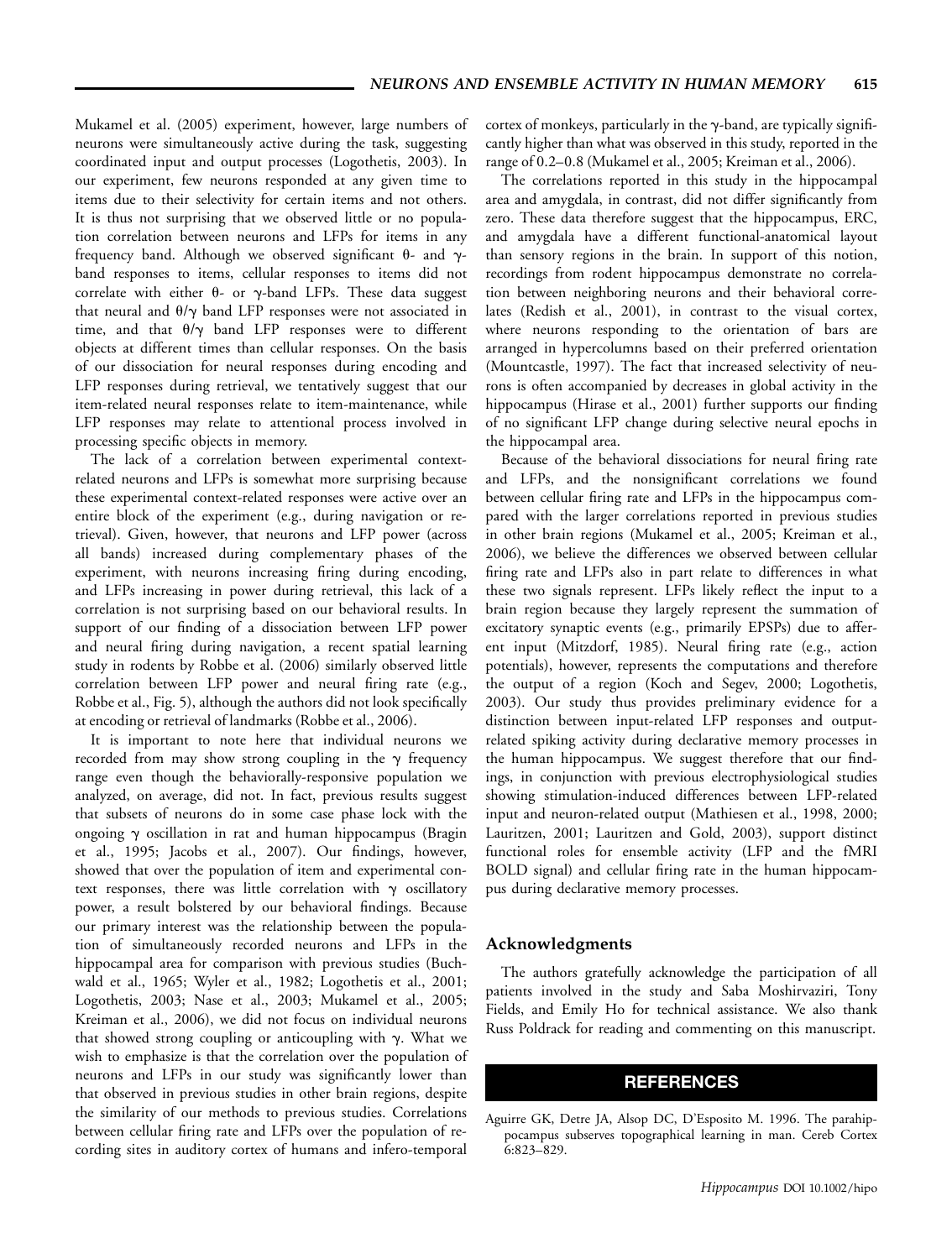- Bedard C, Kroger H, Destexhe A. 2004. Modeling extracellular field potentials and the frequency-filtering properties of extracellular space. Biophys J 86:1829-1842.
- Bragin A, Jando G, Nadasdy Z, Hetke J, Wise K, Buzsaki G. 1995. Gamma (40–100 Hz) oscillation in the hippocampus of the behaving rat. J Neurosci 15:47–60.
- Buchwald JS, Halas ES, Schramm S. 1965. Comparison of multipleunit and electroencephalogram activity recorded from the same brain sites during behavioural conditioning. Nature 205:1012–1014.
- Burgess N, Maguire EA, Spiers HJ, O'Keefe J. 2001. A temporoparietal and prefrontal network for retrieving the spatial context of lifelike events. Neuroimage 14:439–453.
- Buzsaki G. 2005. Theta rhythm of navigation: Link between path integration and landmark navigation, episodic and semantic memory. Hippocampus 15:827–840.
- Cameron KA, Yashar S, Wilson CL, Fried I. 2001. Human hippocampal neurons predict how well word pairs will be remembered. Neuron 30:289–298.
- Eichenbaum H. 2004. Hippocampus: Cognitive processes and neural representations that underlie declarative memory. Neuron 44:109– 120.
- Ekstrom AD, Kahana MJ, Caplan JB, Fields TA, Isham EA, Newman EL, Fried I. 2003. Cellular networks underlying human spatial navigation. Nature 425:184–188.
- Ekstrom AD, Caplan JB, Ho E, Shattuck K, Fried I, Kahana MJ. 2005. Human hippocampal theta activity during virtual navigation. Hippocampus 15:881–889.
- Epstein R, Kanwisher N. 1998. A cortical representation of the local visual environment. Nature 392:598–601.
- Epstein R, Graham KS, Downing PE. 2003. Viewpoint-specific scene representations in human parahippocampal cortex. Neuron 37: 865–876.
- Fernandez G, Effern A, Grunwald T, Pezer N, Lehnertz K, Dumpelmann M, Van Roost D, Elger CE. 1999. Real-time tracking of memory formation in the human rhinal cortex and hippocampus. Science 285:1582–1585.
- Finnigan S, Humphreys MS, Dennis S, Geffen G. 2002. ERP old/new effects: Memory strength and decisional factor(s). Neuropsychologia 40:2288–2304.
- Halgren E, Smith ME. 1987. Cognitive evoked potentials as modulatory processes in human memory formation and retrieval. Hum Neurobiol 6:129–139.
- Harris KD, Henze DA, Csicsvari J, Hirase H, Buzsaki G. 2000. Accuracy of tetrode spike separation as determined by simultaneous intracellular and extracellular measurements. J Neurophysiol 84: 401–414.
- Heit G, Smith ME, Halgren E. 1988. Neural encoding of individual words and faces by the human hippocampus and amygdala. Nature 333:773–775.
- Hirase H, Leinekugel X, Czurko A, Csicsvari J, Buzsaki G. 2001. Firing rates of hippocampal neurons are preserved during subsequent sleep episodes and modified by novel awake experience. Proc Natl Acad Sci USA 98:9386–9390.
- Huettel SA, McKeown MJ, Song AW, Hart S, Spencer DD, Allison T, McCarthy G. 2004. Linking hemodynamic and electrophysiological measures of brain activity: Evidence from functional MRI, intracranial field potentials. Cereb Cortex 14:165–173.
- Jacobs J, Kahana MJ, Ekstrom AD, Fried I. 2007. Brain oscillations control timing of single neuron activity in humans. J Neurosci 27: 3839–3844.
- Janzen G, van Turennout M. 2004. Selective neural representation of objects relevant for navigation. Nat Neurosci 7:673–677.
- Kahana MJ, Sekuler R, Caplan JB, Kirschen M, Madsen JR. 1999. Human theta oscillations exhibit task dependence during virtual maze navigation. Nature 399:781–784.
- Koch C, Segev I. 2000. The role of single neurons in information processing. Nat Neurosci 3(Suppl):1171–1177.
- Kreiman G, Koch C, Fried I. 2000. Category-specific visual responses of single neurons in the human medial temporal lobe. Nat Neurosci 3:946–953.
- Kreiman G, Hung CP, Kraskov A, Quiroga RQ, Poggio T, DiCarlo JJ. 2006. Object selectivity of local field potentials and spikes in the macaque inferior temporal cortex. Neuron 49:433–445.
- Lauritzen M. 2001. Relationship of spikes, synaptic activity, and local changes of cerebral blood flow. J Cereb Blood Flow Metab 21:1367–1383.
- Lauritzen M, Gold L. 2003. Brain function and neurophysiological correlates of signals used in functional neuroimaging. J Neurosci 23:3972–3980.
- Logothetis NK. 2003. The underpinnings of the BOLD functional magnetic resonance imaging signal. J Neurosci 23:3963–3971.
- Logothetis NK, Pauls J, Augath M, Trinath T, Oeltermann A. 2001. Neurophysiological investigation of the basis of the fMRI signal. Nature 412:150–157.
- Marr D. 1971. Simple memory: A theory for archicortex. R Soc Lond Biol Sci 262:23–81.
- Mathiesen C, Caesar K, Akgoren N, Lauritzen M. 1998. Modification of activity-dependent increases of cerebral blood flow by excitatory synaptic activity and spikes in rat cerebellar cortex. J Physiol 512 (Pt 2):555–566.
- Mathiesen C, Caesar K, Lauritzen M. 2000. Temporal coupling between neuronal activity and blood flow in rat cerebellar cortex as indicated by field potential analysis. J Physiol 523(Part 1):235–246.
- McCarthy G, Nobre AC, Bentin S, Spencer DD. 1995. Languagerelated field potentials in the anterior-medial temporal lobe. I. Intracranial distribution and neural generators. J Neurosci 15: 1080–1089.
- McNaughton BL, Morris RGM. 1987. Hippocampal synaptic enhancement and information storage within a distributed memory system. Trends Neurosci 10:408–415.
- McNaughton BL, Battaglia FP, Jensen O, Moser EI, Moser MB. 2006. Path integration and the neural basis of the cognitive map. Nat Rev Neurosci 7:663–678.
- Mitzdorf U. 1985. Current source-density method and application in cat cerebral cortex: Investigation of evoked potentials and EEG phenomena. Physiol Rev 65:37–100.
- Mormann F, Fell J, Axmacher N, Weber B, Lehnertz K, Elger CE, Fernandez G. 2005. Phase/amplitude reset and theta-gamma interaction in the human medial temporal lobe during a continuous word recognition memory task. Hippocampus 15:890–900.
- Mountcastle VB. 1997. The columnar organization of the neocortex. Brain 120(Part 4):701–722.
- Mukamel R, Gelbard H, Arieli A, Hasson U, Fried I, Malach R. 2005. Coupling between neuronal firing, field potentials, and FMRI in human auditory cortex. Science 309:951–954.
- Nase G, Singer W, Monyer H, Engel AK. 2003. Features of neuronal synchrony in mouse visual cortex. J Neurophysiol 90:1115–1123.
- Nicholson C. 1973. Theoretical analysis of field potentials in anisotropic ensembles of neuronal elements. IEEE Trans Biomed Eng 20:278–288.
- O'Keefe J, Dostrovsky J. 1971. The hippocampus as a spatial map. Preliminary evidence from unit activity in the freely-moving rat. Brain Res 34:171–175.
- Quiroga RQ, Nadasdy Z, Ben-Shaul Y. 2004. Unsupervised spike detection and sorting with wavelets and superparamagnetic clustering. Neural Comput 16:1661–1687.
- Quiroga RQ, Reddy L, Kreiman G, Koch C, Fried I. 2005. Invariant visual representation by single neurons in the human brain. Nature 435:1102–1107.
- Redish AD, Battaglia FP, Chawla MK, Ekstrom AD, Gerrard JL, Lipa P, Rosenzweig ES, Worley PF, Guzowski JF, McNaughton BL, Barnes CA. 2001. Independence of firing correlates of anatomically proximate hippocampal pyramidal cells. J Neurosci 21: RC134.